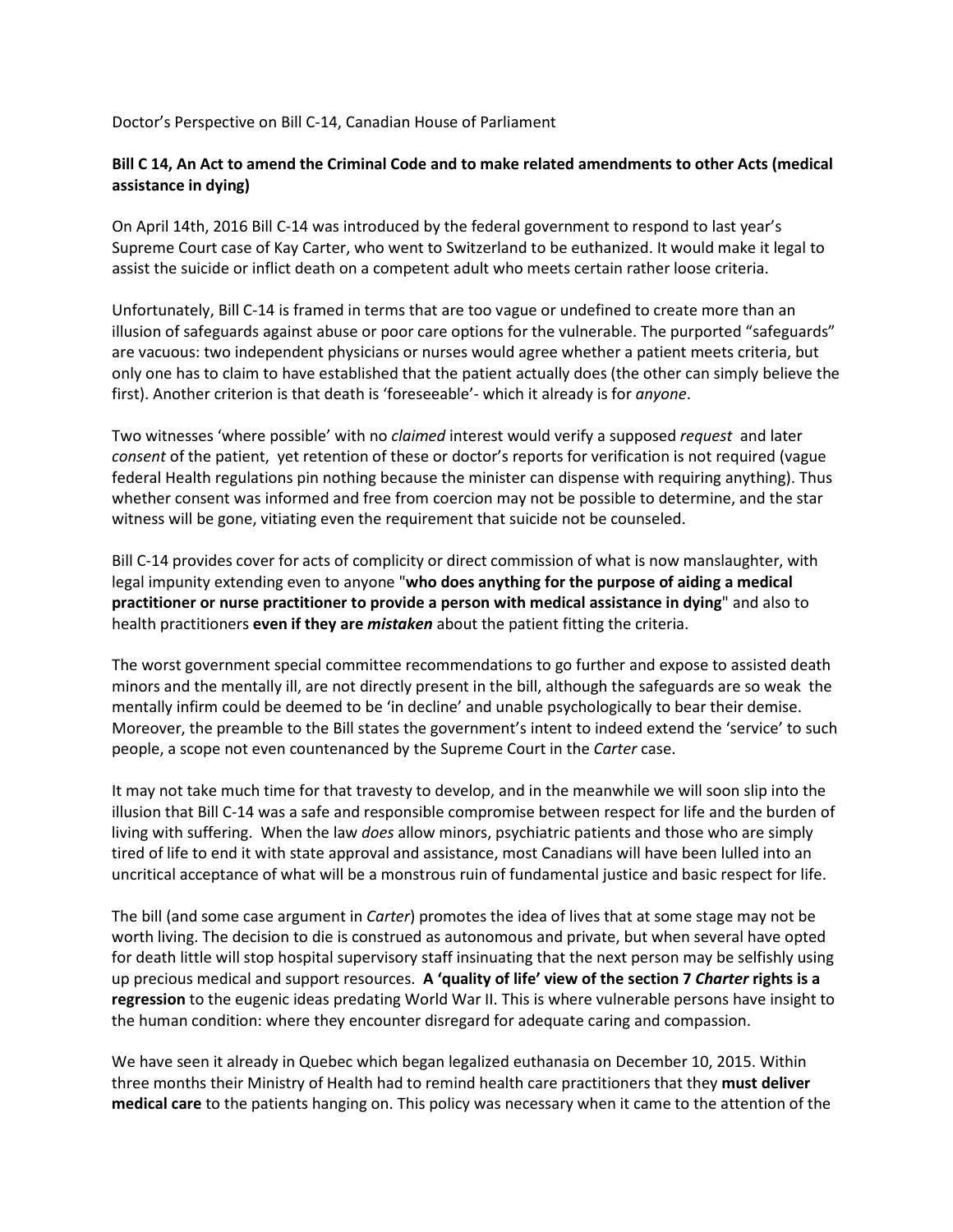Ministry that there were a substantial number of persons who had survived attempted suicide, were brought in for medical care, but succumbed when they did not receive the care. Callousness begets neglect.

Another worry is that **protection for conscience rights** of conscientious health care practitioners and their facilities is **excluded from the legislation**. Still worse, the soft prohibition on having death inflicted is so poorly worded; it is open to interpretations (as in provinces) of providing enforceable entitlement to unnatural and premature death being inflicted by another. **This goes beyond the call of** *Carter***, and if not amended to more closely correspond to the ruling that called C-14 into being, the law may be taken as obligating a physician, nurse, pharmacist to precipitate or inflict death, contrary to conscience rights**.

Some read the lack of conscience protection as the government intending to leave decisions about conscience up to each province. But if C-14 carries as worded, it may be possible to interpret the bill as providing **enforceable entitlement to have death inflicted,** as does Michael Cooper, sitting member of the joint special committee, who stated that he thought the Supreme Court had established "that physician-assisted dying was a charter right for certain Canadians". If, as many have been saying, that is indeed what bill C-14 does, then the provinces have much room to shirk their responsibility to uphold conscience rights of anyone in the causal chain of a demanded death, and they are provided strong motive where the entitlements mean the federal government has to transfer funds for procedures in a whole new category, **really making C-14 a money bill**.

By fundamental justice in a free country, there can be no "right to have death inflicted"; even if there might be limited permission (as in decriminalized suicide). But by contriving to introduce an entitlement to be killed, bill C-14 adopts the astonishing premise that the state can require people to become parties to inflicted death and suicide and allow provinces or colleges to punish them if they refuse. It is contrary to liberal democracy, a first duty of which is to serve and protect life and conscience.

I am not sure I would want to rescue a Bill that should die, but Bill C-14, **as awful as it is**, and as likely to be rammed through **can at least be corrected** of the false entitlement language by an amendment to s. 14 and ss. 227 (4) of the *Criminal Code* as introduced by the bill.

The gist of the amendment would look like this:

**"s. 14(1) No person is entitled to have death inflicted on them.**

 **(2) Consent or request by a person to have death inflicted on them does not affect the criminal responsibility of any other person who precipitates or inflicts death on the person who requested or consented to have death inflicted on them." And ..**

### **" s. 227(4) Subsection 14(2) does not apply to persons who precipitate or inflict death on a person in accordance with s. 241." .**

This is the personal opinion of Dr. Barbara Powell MD, CCFP, FCFP and it does not reflect the opinion of another organization or association. I acknowledge and thank Gary D. Knight for editorial assistance.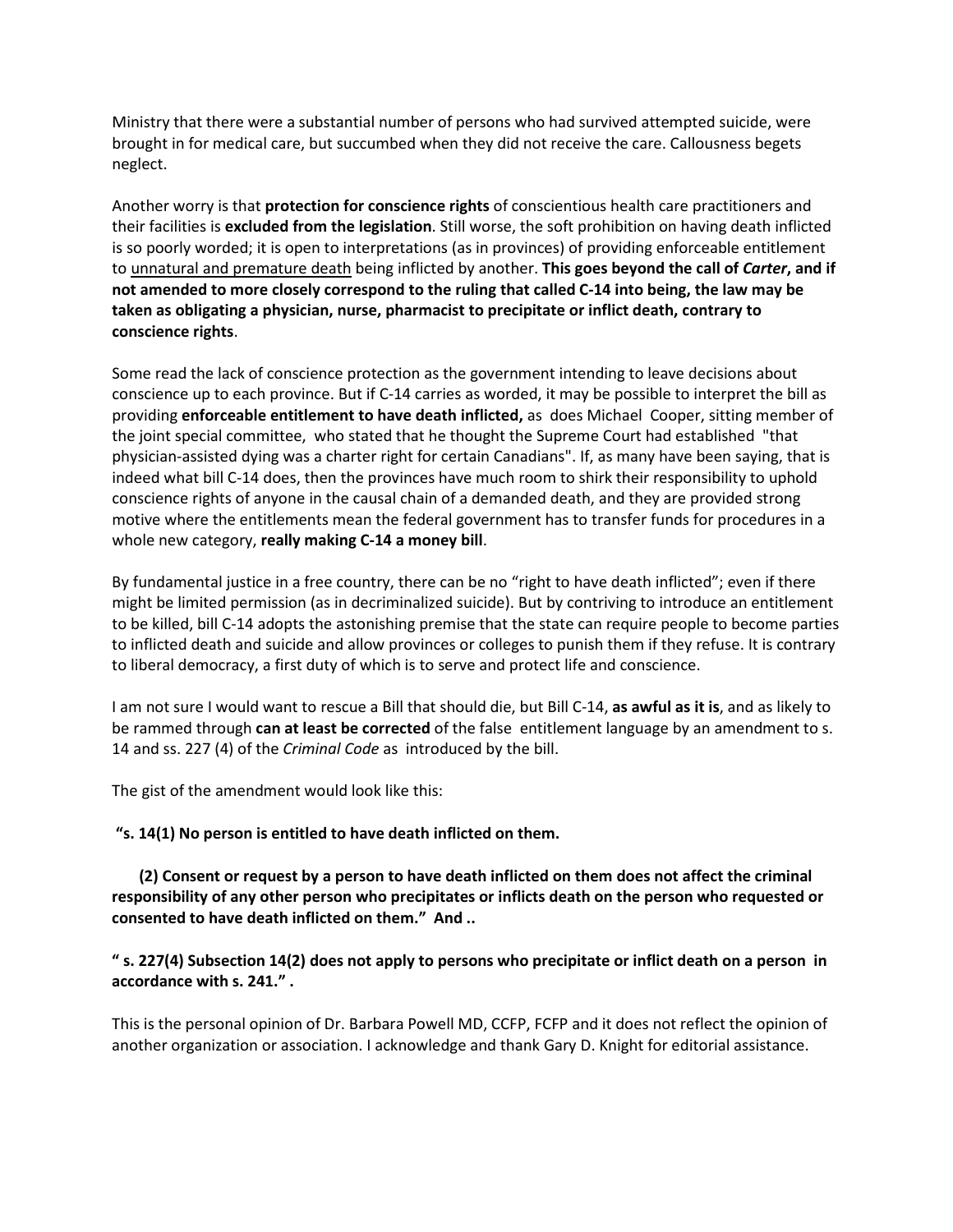# **Amendment to Bill C-14 ('Medical assistance in dying')**

Whereas: pursuant to the ruling of *Carter*, 1995, bill C-14 presents the object of creating exculpations from criminal liability for health practitioners who are willing to inflict or precipitate a patient-requested death in defined circumstances; and

Whereas: it is sufficient, for the same object as stated in the Summary of bill C-14, to limit the scope of bill C-14 to create the exculpations rather than appear to additionally create obligations upon unwilling material participants in a death; and

Whereas: bill C-14 with the same object proposes an addition to the *Criminal Code* [CC] of s. 227 that, in subsection (4) thereof, purports to negate the criminal liability of said practitioners in defined circumstances; and

Whereas: consent of the patient on whom death is precipitated or inflicted is an essential circumstance defined by new CC section 241 in bill C-14, while consent also plays a critical role in the second phrase of CC s. 14 but not in the first phrase (since a person entitled to *request or to consent* to infliction of death is necessarily a person entitled to the infliction of death); and

Whereas: bill C-14 by negating in ss. 227(4) all of s.14 rather than the second phrase thereof, runs unacceptable risk of being wrongfully and harmfully interpreted to create a patient entitlement that entails obligations on practitioners to comply or refer whether they are willing or not to assist or be party to the patient-requested death;

## Therefore, **bill C-14 is amended at clause 1 thereof in relation to the** Criminal Code **by replacing s. 14 thereof with:**

**"s. 14(1) No person is entitled to have death inflicted on them.**

 **(2) Consent or request by a person to have death inflicted on them does not affect the criminal responsibility of any other person who precipitates or inflicts death on the person who requested or consented to have death inflicted on them."** 

**and at clause 2 thereof in relation to the Criminal Code by replacing ss. 227(4) thereof with:**

**" (4) s. 14(2) does not apply to persons who precipitate or inflict death on a person in accordance with s. 241." .**